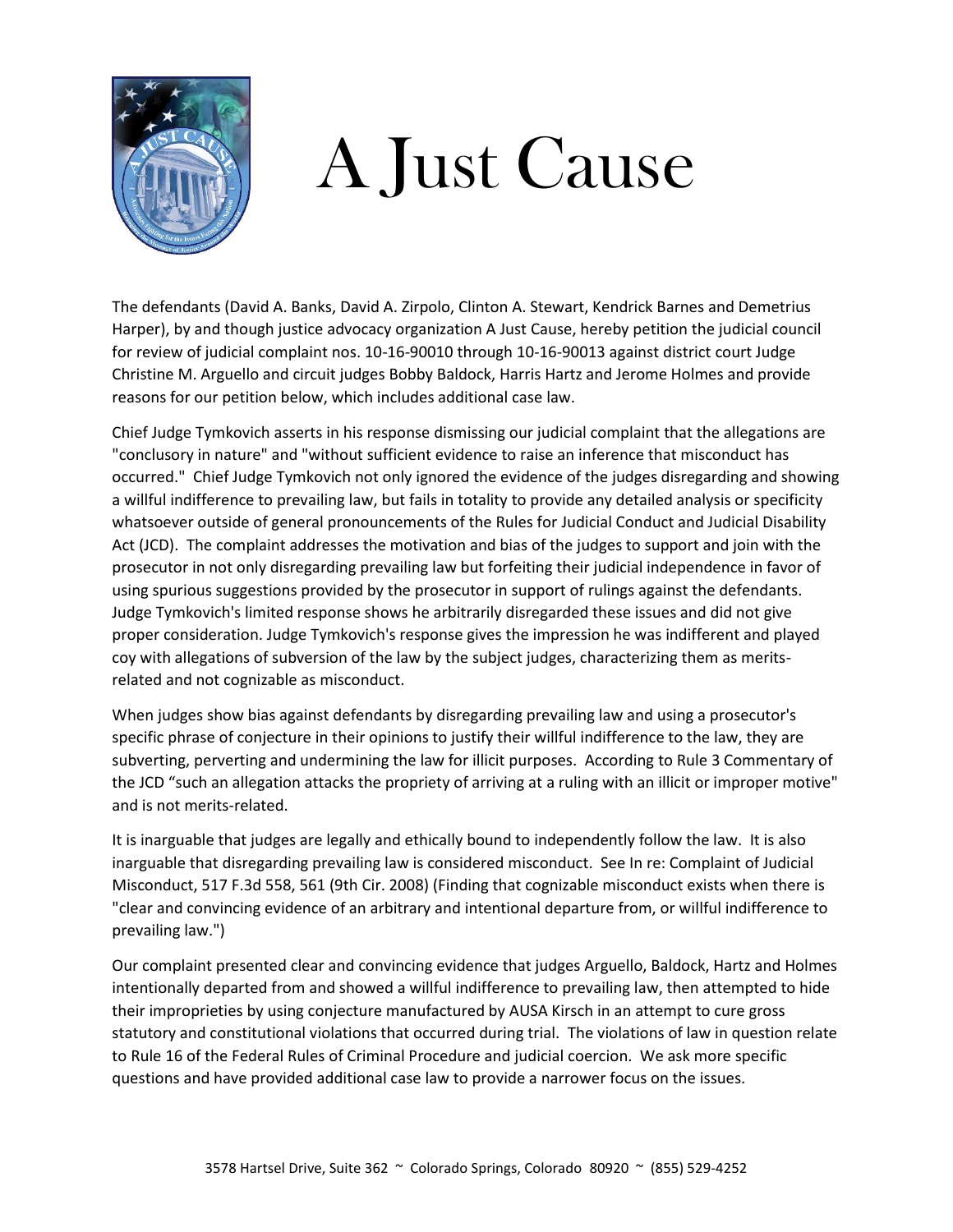## **Rule 16**

1) Is it not the law, according to Rule 16 and 10th Circuit precedent from U.S. v. Nacchio, 555 F.3d 1234 (10th Cir. 2009) (en banc), that "a defendant is not required to file a Rule 16 disclosure unless the defendant has made a similar request of the government and the government has complied?"

2) Did not congressional judiciary committees, in the Notes of the Advisory Committee on the 1997 Amendments for Rule 16, state: "pretrial disclosure of information, including names and expected testimony of both defense and government...are triggered by defense requests for information. If the defense makes such request and the government complies, the government is [then] entitled to similar, reciprocal discovery."?

If this is indeed the law, did not AUSA Kirsch misrepresent Rule 16 when he said the defense was required to provide the government with expert summaries in the absence of the defendants ever triggering the request for expert information?

Trial records are void of any requests by the defendants and on Day 11 of trial, Judge Arguello confirmed this was the case, stating: "the government has tendered no expert witnesses." However, trial records and the appellate opinion are abundantly clear that Judge Christine M. Arguello issued a discovery sanction against the defendants and excluded key defense expert witnesses Andrew Albarelle and Kelli Baucom based on Kirsch's false arguments that he was entitled to the expert summaries under Rule 16. Like Judge Arguello, Judges Baldock, Hartz and Holmes disregarded prevailing law and made the exact same false pronouncements about Rule 16 and justified Judge Arguello's improper exclusion of the experts, stating she did not abuse her discretion when she ignored prevailing law.

Based on these facts, irrefutable evidence from trial transcripts and the unambiguous law, it is undisputed that Judges Arguello, Baldock, Hartz and Holmes were biased in their rulings by siding with AUSA Kirsch when they intentionally disregarded and showed a willful indifference to the Rule 16 statute, 10th Circuit precedent established in Nacchio and the constitutional rights of the defendants. Their judicial misconduct prejudiced the defendants by depriving them of their 6th Amendment right to present witnesses in their favor, denied them their 5th Amendment right to a fair trial and resulted in them being wrongly-convicted and imprisoned for past 4 years.

## **Judicial Coercion & Missing Transcript**

On Day 11 of trial the defendants alleged that Judge Arguello compelled them to testify during a sidebar which Judge Arguello denies. The defendants' allegations were made contemporaneously and are memorialized in the appellate record in accordance with Rule 10(c) of the Federal Rules of Appellate Procedure. The ONLY way the dispute of what was said at the sidebar can be resolved is by viewing the transcript but the transcript is missing.

The prevailing law of the 10th Circuit and Supreme Court makes it clear that it is impermissible for judges to attempt to resolve prejudicial misconduct by a prosecutor or judge without a verbatim transcript. However, Judge's Arguello, Baldock, Hartz and Holmes, in disregarding prevailing law, concluded that the defendants voluntarily took the stand based solely on conjecture of AUSA Kirsch. In our original complaint we cited well-settled law that governs what appellate judges should do in the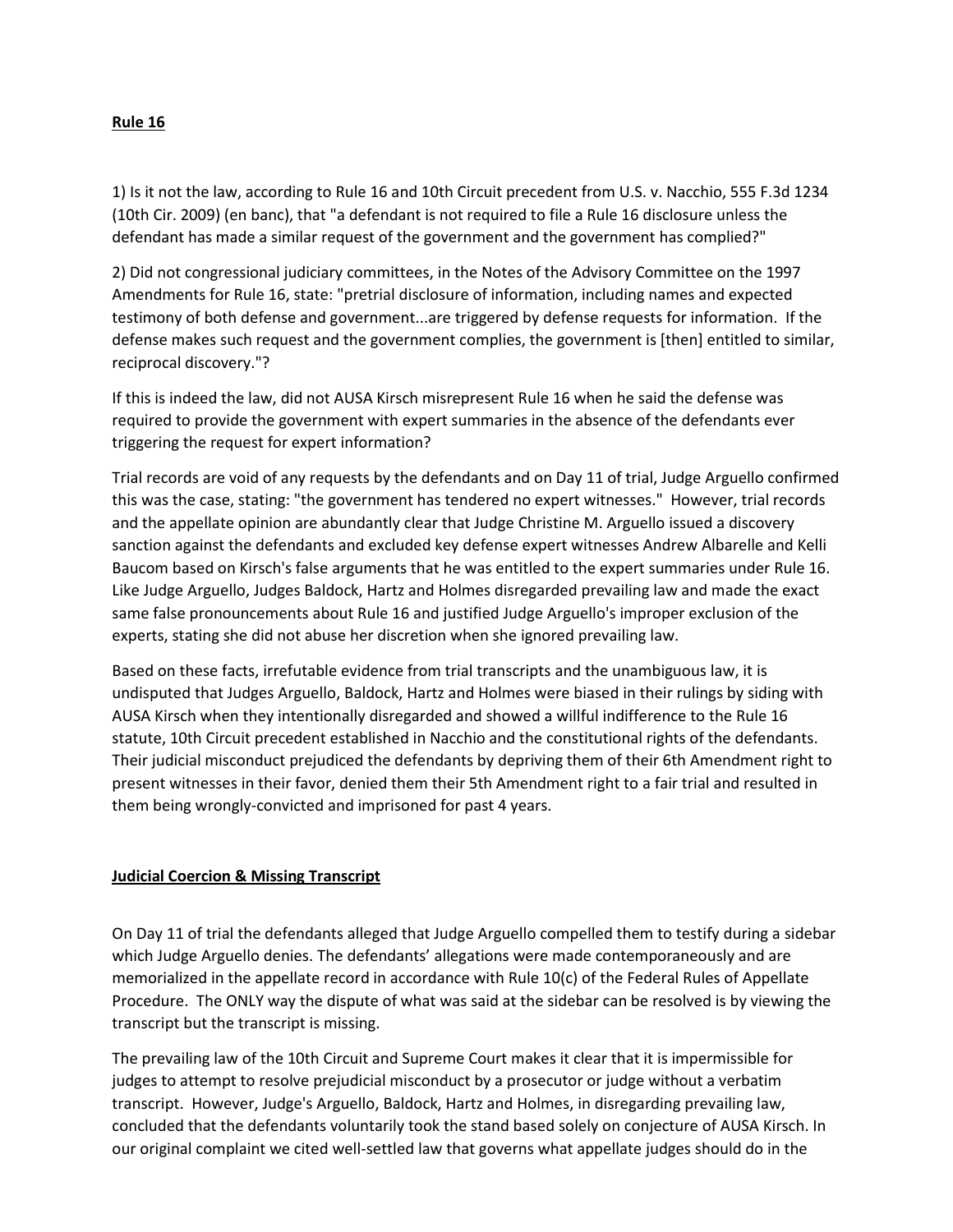event there are allegations of prejudicial misconduct by a judge at trial and the transcript is unavailable to determine what actually occurred. We ask the judicial council to consider the following questions:

Is it not the law of the 10th Circuit in U.S. v. Haber, 251 F.3d 881, 889 (10th Cir. 2001) that "when the availability of the transcript makes it impossible for the appellate court to determine whether or not prejudicial error was committed with regard to the challenged action" of Judge Arguello compelling the defendants to testify against their will that the conviction must be reversed?

Is it not the law of the U.S. Supreme Court established in the case of Estelle v. Smith, 451 U.S 454, 463 (1981) that "any effort by the State to compel [the defendant] to testify against his will...clearly would contravene his Fifth Amendment"?

Is it not the law of the U.S. Supreme Court established in the case of Mayer v. Chicago, 404 U.S. 189 (1971) that claims of prejudicial misconduct by court officials cannot be "fairly judged" without a "verbatim transcript"?

Baldock, Hartz and Holmes disregarded prevailing law and concocted a conclusion that the defendants voluntarily testified based on self-serving conjecture by Kirsch they found in the transcripts. Transcripts show that after the defendants succumbed to Judge Arguello's threats, took the stand against their will and complained about being coerced, AUSA Kirsch suggested that the defendants could have called FBI Agent John Smith to the witness stand instead of testifying. Judge's Arguello, Baldock, Hartz and Holmes joined together and used Kirsch's conjecture to support a biased conclusion in their rulings and opinions that the defendants were not compelled to testify, but voluntarily took the stand. Baldock, Hartz and Holmes' violated a cardinal rule of appellate practice.

"It is a cardinal rule of appellate practice that the facts are those found in the record and not those found in the minds of the attorneys." United States v. Sigal, 341 F.2d 837, 850 (3rd. Cir. 1965).

The Supreme Court spoke about appellate courts using conjecture in opinions. "As a reviewing court, we have a major obligation to guard against reading into the printed record purely conjectural concepts." Haley v. Ohio 332 U.S. 596, 619 (1947) (Justice Burton dissenting, Chief Justice Reed and Justice Jackson concurring), "... [a] transcript...cannot convey to us the complete picture of the courtroom scene. It does not depict such elements of misbehavior as expression, manner of speaking, bearing, and attitude of the petitioner...a printed record cannot reveal inflections and gestures, the tenor of a judge's conduct of trial-matters..." Fisher v. Pace, 336 U.S. 155 (1949)

"It is difficult enough in normal circumstances to appraise the propriety of the trial court's various actions on the basis of a cold printed record; when that record is replaced by the incomplete hearsay recollections of one of the parties, our review is turned into an exercise in creative imagination." United States v. Workcuff, 422 F.2d 700 (DC. Cir. 1970).

It is abundantly clear from the numerous cases mentioned herein why the Supreme Court said in Mayer that claims of prejudicial misconduct cannot be fairly judged without the a verbatim transcript. Judges Baldock, Hartz and Holmes, without that transcript, disregarded the law and turned review of this case into an exercise in creative imagination. They broke a cardinal rule of appellate practice by relying on what was in the mind of AUSA Kirsch and used his conjecture as their sole basis for ruling against the defendants in their opinion. The judges had no clue what was in the mind of Judge Arguello or knew what her intentions were when she compelled the defendants to testify and neither did AUSA Kirsch. Judge Arguello and this appellate panel's assertion that the defendants voluntarily testified "is purely the invention of the court's opinion, unsupported by anything except its powers, if any, to indulge in presumptions...the omniscience of this court is truly amazing." Brown v. United States, 520 F.2d 1106 (DC. Cir. 1975)